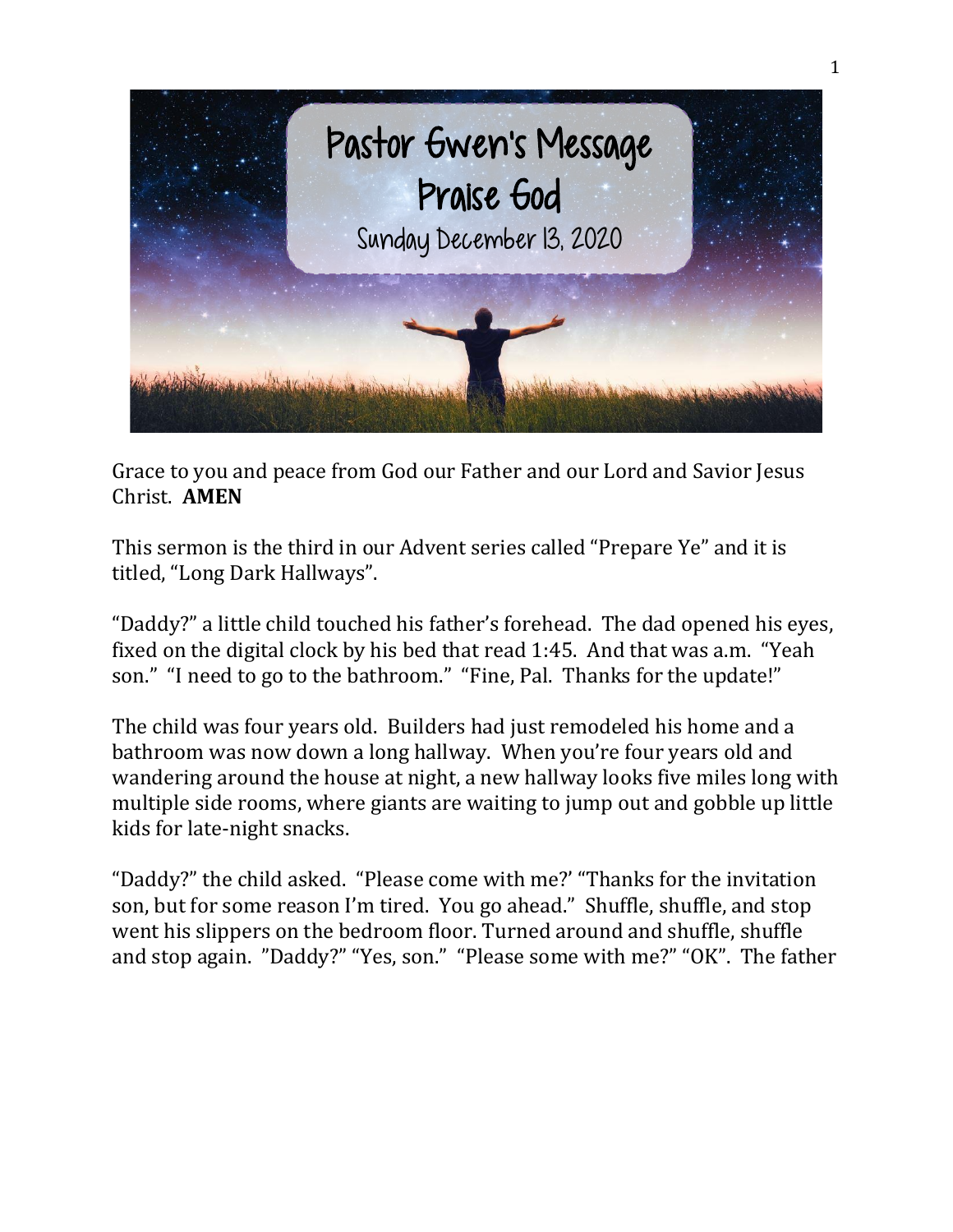crawled out of bed and walked with his son. The child had never been this way before.

Neither had Mary.

Luke writes, "In those days Mary set out and went with haste to a Judean town in the hill country, where she entered the house of Zechariah and greeted Elizabeth." Verses 39-40.

You remember. "The angel Gabriel was sent from God to a city of Galilee named Nazareth, to a virgin betrothed to a man whose name was Joseph, of the house of David. And the virgin's name was Mary." Verses 26-27. Gabriel announces that the Holy Spirit will come upon the virgin Mary and she will bear a son, Jesus.

Mary knew that she has never been this way before. Her hallway looked five miles long with multiple side rooms, where giants were waiting to jump out and gobble her up for a late-night snack. How is Mary going to explain all of this to her parents? To Joseph? To her friends?

You know that same sinking feeling. So do I. Maybe you are terrified at the thought of getting COVID 19 or watching a spouse suffer with it. As you all know, I was recently quarantined for 14 days which turned into 10 days by the country health nurse. I have to admit that I was very concerned not only for me, but for Rodney's health, should he get it. All that stress in the middle of waiting for word on our sister-in-law's struggle with COVID. And at the end of that long dark hallway, I was fine, no symptoms, but Rodney's brother's wife did die of that nasty virus. We had never been down that hallway before.

Maybe you are faced with a family situation that has your stomach tied up in knots. Maybe you are not sure if now is the right time to quit your job, retire or start your own business. Maybe you are unsettled about a decision your grandchildren have made. We all in one way or another face a future that only God knows because it is so painful, so private. Whatever our long, dark hallway, we know we have never been this way before.

Temptations are at least three-fold. First, we can do nothing. That is what Mary could have done. Stay in Nazareth. Close the curtains. Shut the doors. Block all calls. Not seek out anyone's friendship and compassion. When we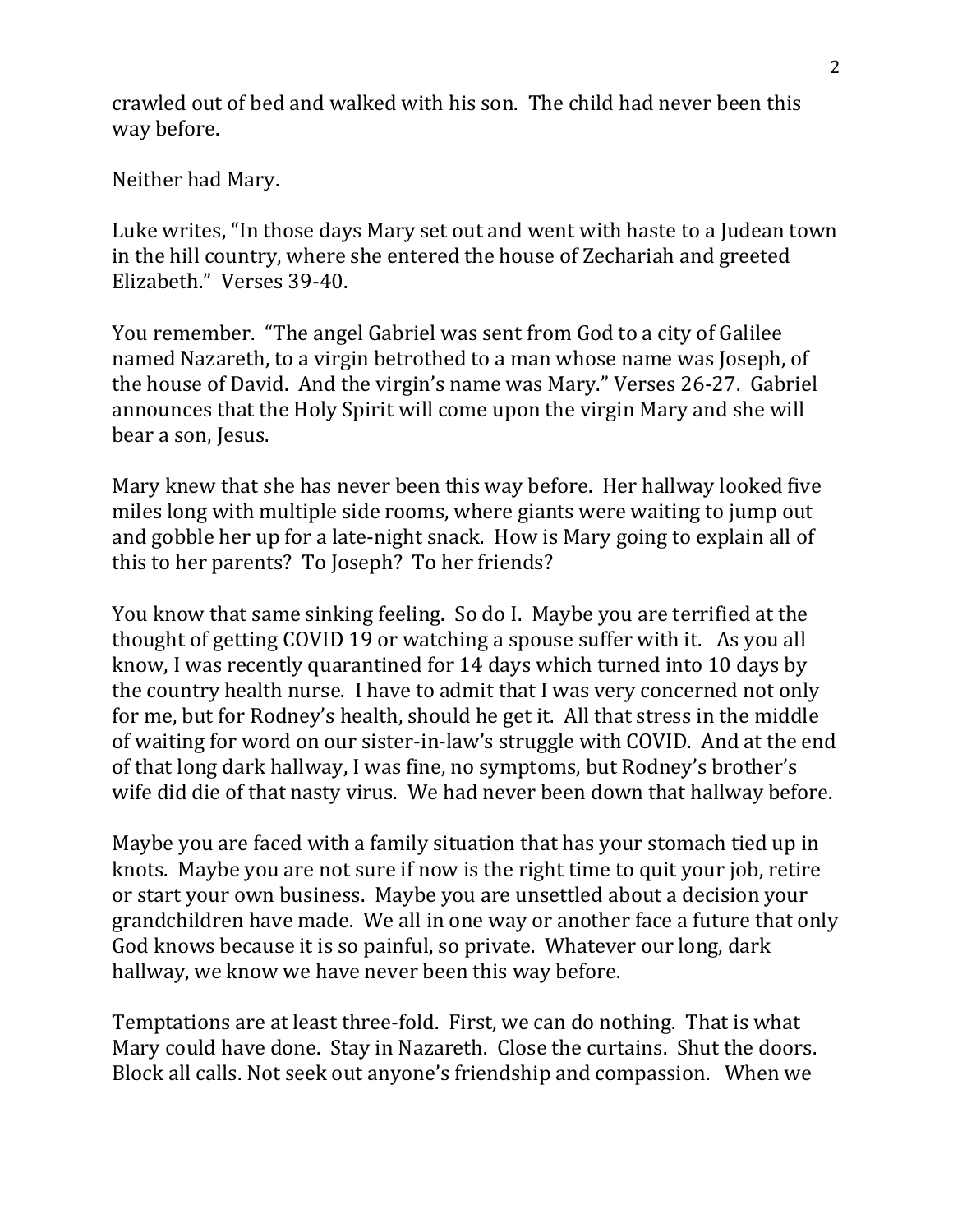are thrust into a difficult situation, it is tempting to isolate ourselves, curl up in a fetal position and hope to die. In other words, do nothing.

Secondly, we can make excuses. If anyone had a list of valid excuses, it had to be Mary. She could say; I am too young. I am engaged to Joseph. We weren't planning on staring a family so soon! Or the most obvious excuse, I am a virgin.

Recently found on line was this list of excuses: "Billy was late for school today because his little brother replaced the milk in Bill's cereal with Crazy Glue. Billy's mouth stuck together and we needed to melt the glue." Or how about, "A truck full of Vaseline crashed on the highway and cars were sliding all over the place." That one is even better than 12 or 18 inches of snow. Or, "I put my uniform in the microwave to dry it and it caught on fire." "My false teeth flew out of the window while I was driving on the highway."

We all have lists of excuses, some even more creative than "the dog ate my homework". And they are just that, excuses as to why we do not want to follow God's leading down long, dark hallways. "I couldn't find the right tool." "I threw out my back shoveling snow." "I am too busy, too tired and too old."

Third, we can become overwhelmed with fear. We could not blame Mary if she had become paralyzed with fear as she listened to voice like, "Say no to courage and yes to caution. Expect the worst. Triple-lock all doors. Protect yourself in a tight radius of won'ts, don'ts, cant's and quits. Think about every possible peril. Worry yourself sick with "What if?"

We all know these voices. Overwhelmed with fear, we become angry, shortfused and a bear to live with. Yet, when God calls us to "go into ventures of which we cannot see the ending, by paths are yet untrodden, through perils unknown" He does not call us to go alone. God knows that long dark hallways are not conquered by promising that He will be with us in Spirit. A mystical, abstract vague presence does no one any good. Just ask a four-year old. No. Dark hallways need real presence. And real presence is exactly what God delivers.

Our reading this morning say, "When Elizabeth heard Mary's greeting, the child leaped in her womb. And Elizabeth was filled with the Holy Spirit and exclaimed with a loud cry, "Blessed are you among women, and blessed is the fruit of your womb. And why has this happened to me, that the mother of my Lord comes to me?" Note the joy! Elizabeth's baby, John the Baptist, leaps in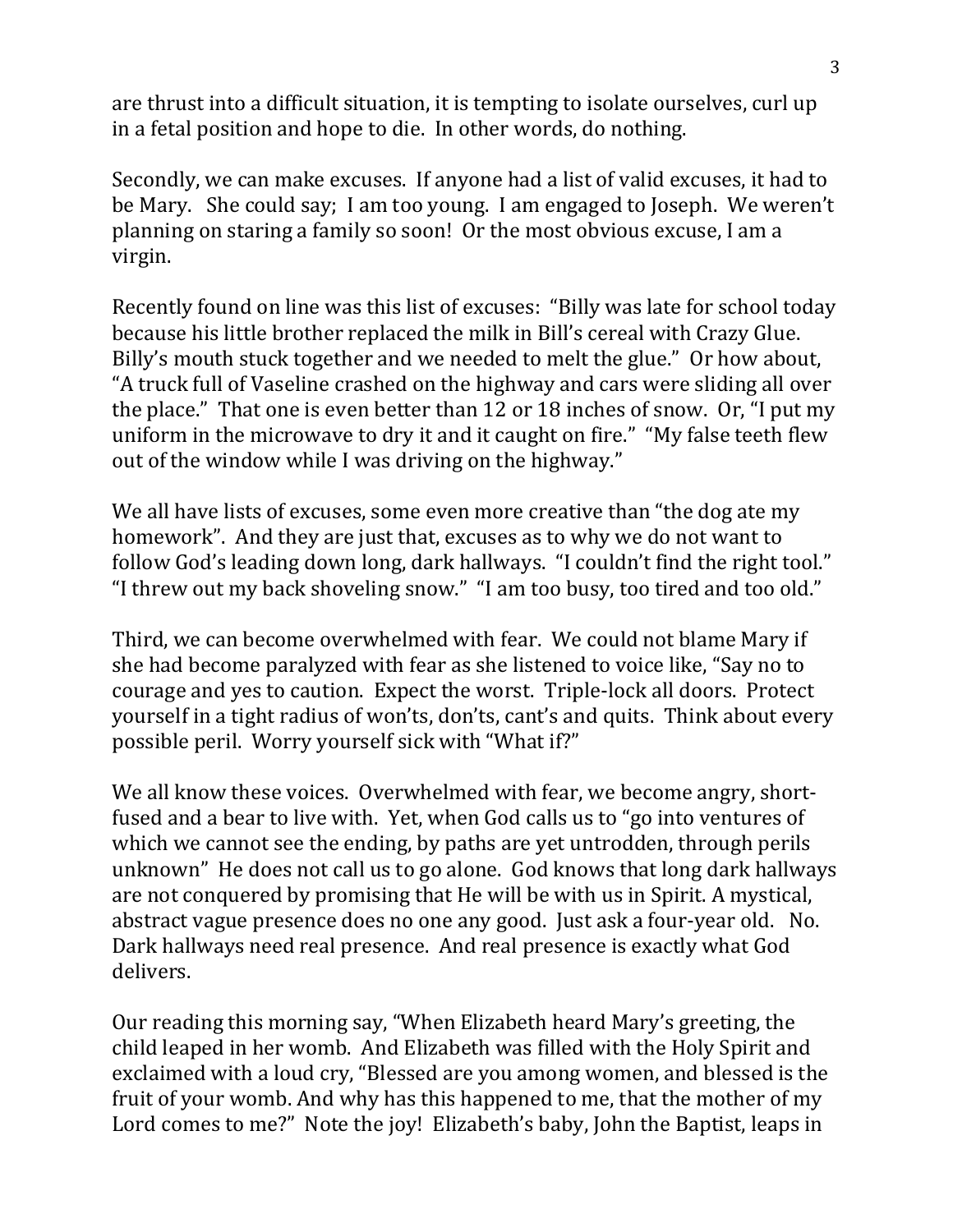his mother's womb. Elizabeth is filled with the Holy Spirit and rejoices. Imagine what this does for Mary? It lifts her spirit. It gives her courage. It puts resolve in her heart and confidence in her future.

There is more. Did you catch what Elizabeth says? She calls Mary, "the mother of my Lord!" Jesus is Lord! Earlier in Luke 1 Gabriel calls Jesus "son of the Most high." The one who will sit on "The throne of his father David". "he will reign over the house of Jacob forever, and of his kingdom there will be no end." These are great names for Jesus, but there is no name higher than Lord.

Jesus is not an assistant to God the Father or a junior-partner. Jesus is not the vice-president of the universe. Jesus is a full-fledged member of the godhead, equal with the Father and the Holy Spirit, in every way. John says, "Through him all things were made" John 1:3 Paul proclaims, "He is the image of the invisible God". Colossians 1:15 And the writer of Hebrews says Jesus is "the radiance of God's glory and the exact representation of his being." Hebrews 1:3 Jesus is Lord—God in the flesh!

Jesus our Lord, took on flesh and blood so that he could take us into his arms, heal our hurts, forgive our sin and destroy our darkness. Jesus our Lord "came down and was incarnate by the Holy Spirit." He did it to be Emmanuel—God with us through life's dark and difficult journeys.

Jesus never stopped going down. He went so low as to humble himself to death, even death on a cross. The source of truth, he's found guilty of a lie. The source of light; for three hours he hangs in the darkness. The source of life; he's crucified, dead and buried. This is no sentimental or syrupy love, but rather a fierce love for us. Driven by nails. Marked with scars. Crowned with thorns. And risen from the dead to reign and rule our lives with deep compassion and transforming grace.

What did Mary say when Elizabeth called her, "the mother of my Lord?' Luke tells us, "My soul magnifies the Lord, and my spirit rejoices in God my Savior." Jesus guides us by his real presence. His Gospel proclaimed; the baptismal deliverance remembered, the boy and blood of the Eucharist celebrated. And with joy we await our final journey. The resurrection of the body and the life of the world to come!

Because of Christ's cleansing blood, his resurrection joy and the power of Pentecost, many believers have dared to march straight ahead. Paul tell us